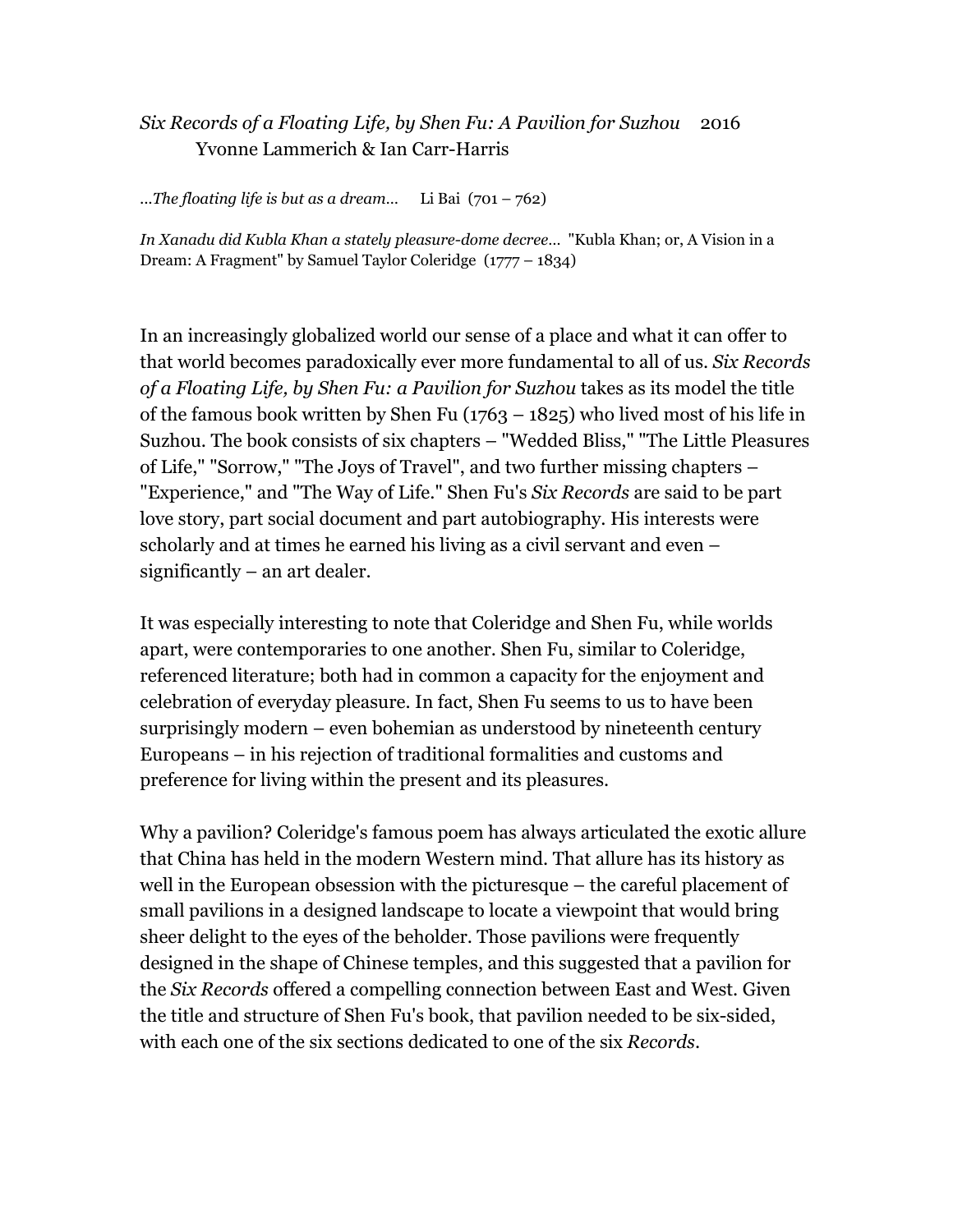Another factor in the pavilion's conception is particular to Shen Fu. His title was adapted from a preface to a book of poems by Li Bai. It seemed delightfully surprising then that Li Bai's phrase "a floating life is but a dream" connected also to Coleridge's "Vision in a Dream". It was this dream-like quality that we felt was the most important consideration in the pavilion's design. This quality is difficult to transfer to the solidity of material construction, and in that difficulty we felt lay an opportunity – to effect a transfer through reflection both as a metaphysical concept and as a physical manifestation. The solution to this puzzle lay in the reflective or mirror-like aspects of highly polished stainless steel. With the pavilion's six-sided columns mirroring the six central star-shaped recesses – both fabricated in this reflective material – the pavilion can seem to float, as in a dream, as in Shen Fu's life, providing the contemporary viewer a place – a sanctuary – for reflection and the integration of their own experience – their own story – into that of Shen Fu's.

Importantly as well, the pavilion is an echo of Shen Fu's characteristic style, and in our design of the pavilion we have tried to incorporate the essentially circular nature of the *Six Records*. Each *Record* reflects the whole only in the part – each record takes its subject from youth to the end of its particular story. The records overlap and key events are later retold from a different perspective with no regard to the last. Both the six-sided columns and the six recesses play with the idea of the fragmented and reflected whole. In the pavilion each *Record* is separate from the next, and just as the *Six Records* are non-chronological, thematic, and episodic, the pavilion's hexagonal form provides no guide as to how it is to be entered. Like Shen Fu's intriguing narrative-play with layered effects – with major themes suddenly appearing without warning to leave the reader unsure of their ground – the visitor to the pavilion is left standing in a myriad of uncertain simultaneous reflections produced by the pavilion's mirrored surfaces. Where Shen Fu's tension between illusion and reality plays back and forth in the *Records*, the pavilion's reflective qualities construct an illusory stability as the surrounding context shifts and changes in its mirrored surfaces, creating a similar tension between *here* and *there*.

We noted that Shen Fu seems interestingly modern, and in the pavilion the visitor is invited to enter randomly at any one point, to enter any one of the *Six Records*, to sit, to reflect and take those reflections with them to the next titled record, and then to the next, and finally into the contemporary world where the